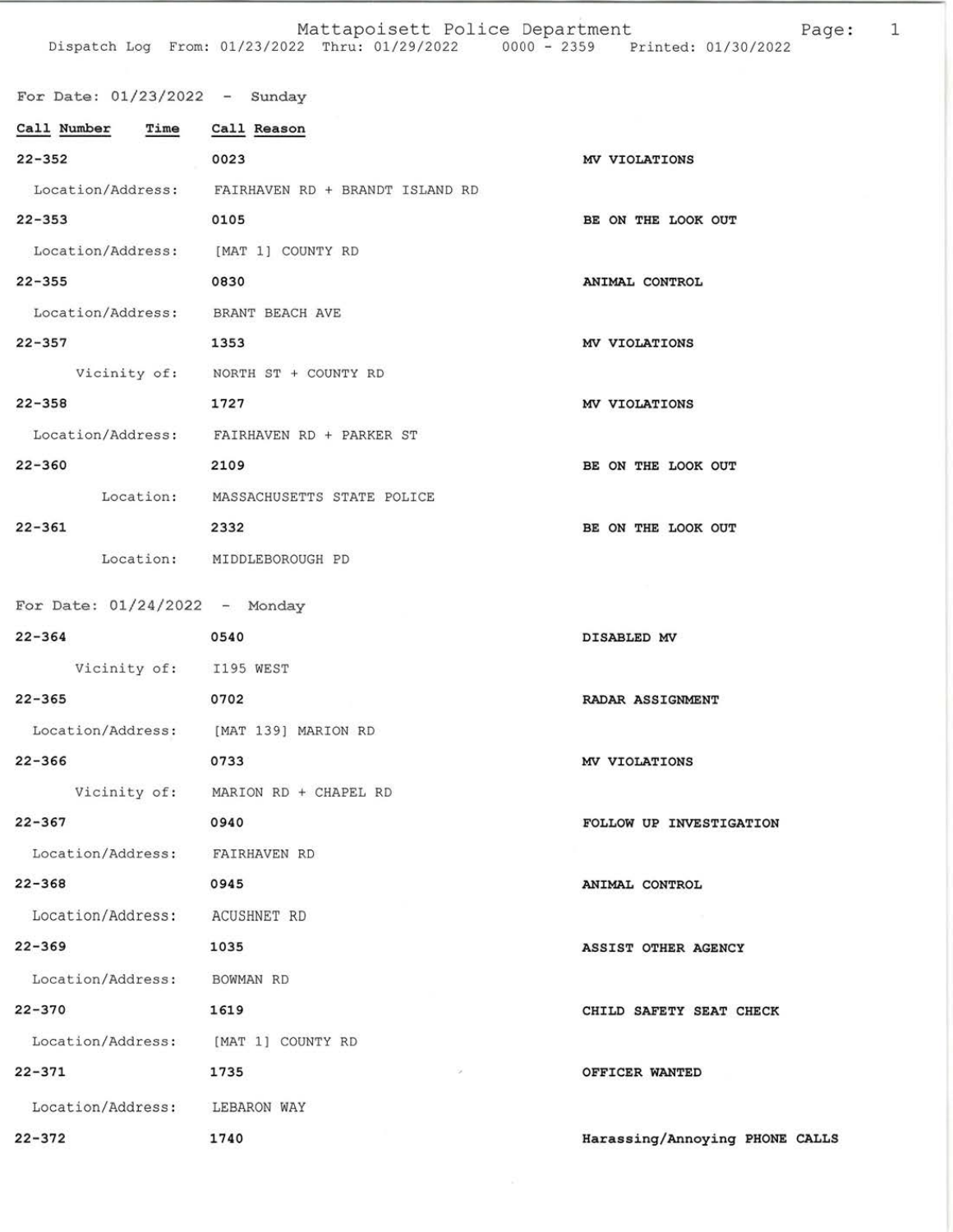| Location/Address: RIVER BEND LN        |                                                            |                            |
|----------------------------------------|------------------------------------------------------------|----------------------------|
| $22 - 373$                             | 1756                                                       | MV GENERAL                 |
|                                        | Vicinity of: BRANDT ISLAND RD                              |                            |
| $22 - 374$<br>1852                     |                                                            | MV VIOLATIONS              |
|                                        | Location: [MAT TINKBOG] ACUSHNET RD BOG (TINKHAM POND DAM) |                            |
| $22 - 375$                             | 1855                                                       | <b>DISTURBANCE</b>         |
| Location/Address: HAMMOND ST           |                                                            |                            |
| $22 - 376$<br>1932                     |                                                            | RADAR ASSIGNMENT           |
| Location/Address: FAIRHAVEN RD         |                                                            |                            |
| $22 - 377$                             | 2027                                                       | MV VIOLATIONS              |
|                                        | Vicinity of: [MAT 291] FAIRHAVEN RD                        |                            |
| 22-378 2152                            |                                                            | ANIMAL CONTROL             |
| Location/Address: [MAT 16] COUNTY RD   |                                                            |                            |
| For Date: $01/25/2022 - Tuesday$       |                                                            |                            |
| $22 - 379$                             | 0655                                                       | RADAR ASSIGNMENT           |
| Location/Address: [MAT 139] MARION RD  |                                                            |                            |
| $22 - 380$                             | 0721                                                       |                            |
|                                        | Vicinity of: MARION RD + CHAPEL RD                         | MV VIOLATIONS              |
| $22 - 381$                             | 0936                                                       | ASSIST CITIZEN             |
| Location/Address: NORTH ST             |                                                            |                            |
| 22-382                                 | 1042                                                       | UNWANTED PERSON            |
| Location/Address: CANNON ST            |                                                            |                            |
| $22 - 383$                             | 1412                                                       |                            |
| Location/Address: [MAT 47] COUNTY RD   |                                                            | RADAR ASSIGNMENT           |
| $22 - 384$                             | 1616                                                       |                            |
| Location/Address: NORTH ST             |                                                            | AMBULANCE REQUEST          |
| $22 - 385$                             | 1618                                                       | 911-ABANDONED-HANGUP CALLS |
| Location/Address: BRANT BEACH AVE      |                                                            |                            |
| $22 - 386$                             | 1730                                                       |                            |
| Location/Address: SUMMER ST + NORTH ST |                                                            | MV VIOLATIONS              |
| $22 - 387$                             | 1931                                                       |                            |
|                                        | Vicinity of: [MAT 20] COUNTY RD                            | MV VIOLATIONS              |
|                                        |                                                            |                            |
| $22 - 388$                             | 2035                                                       | RADAR ASSIGNMENT           |
| Location/Address: [MAT 282] NORTH ST   |                                                            |                            |

 $\sqrt{2}$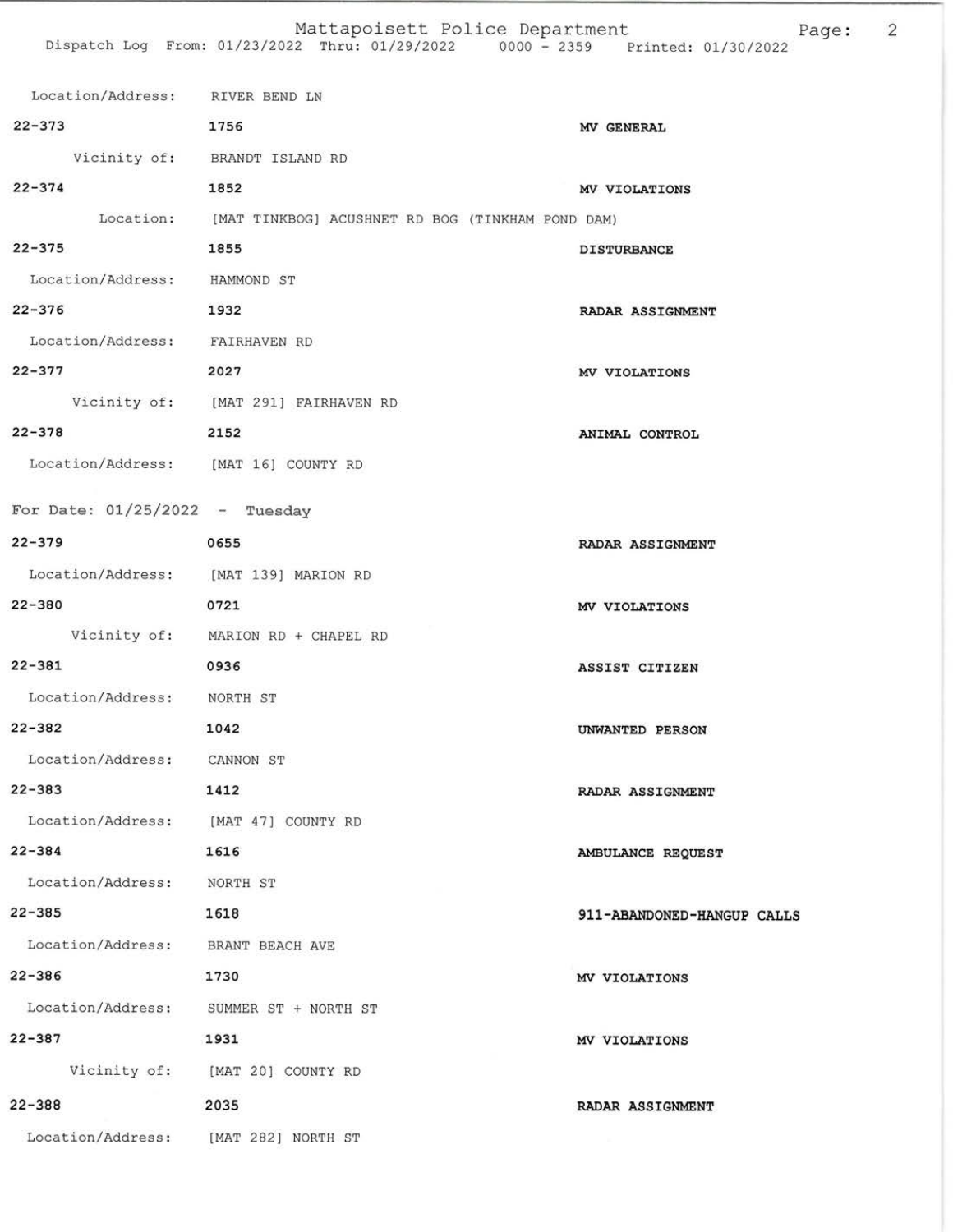| $22 - 389$                             | 2047                              | <b>DISTURBANCE</b>    |
|----------------------------------------|-----------------------------------|-----------------------|
| Location/Address: NEDS POINT RD        |                                   |                       |
| $22 - 390$                             | 2231                              | MV VIOLATIONS         |
|                                        | Vicinity of: [MAT 190] NORTH ST   |                       |
|                                        |                                   |                       |
| For Date: $01/26/2022 -$ Wednesday     |                                   |                       |
| $22 - 391$                             | 0038                              | BE ON THE LOOK OUT    |
| Location/Address: [MAT 1] COUNTY RD    |                                   |                       |
| $22 - 394$                             | 0711                              | RADAR ASSIGNMENT      |
| Location/Address: [MAT 139] MARION RD  |                                   |                       |
| $22 - 395$                             | 0741                              | AMBULANCE REQUEST     |
| Location/Address: CECELIA AVE          |                                   |                       |
| $22 - 396$                             | 0820                              | ASSIST OTHER AGENCY   |
|                                        | Location: 637 COUNTY RD ROCHESTER |                       |
| $22 - 397$                             | 0901                              | MV VIOLATIONS         |
| Location/Address: NORTH ST             |                                   |                       |
| $22 - 398$                             | 0959                              | NOTIFICATION          |
| Location/Address: PROSPECT RD          |                                   |                       |
| $22 - 399$                             | 1017                              | AMBULANCE REQUEST     |
| Location/Address: OCEAN VIEW AVE       |                                   |                       |
| $22 - 400$                             | 1031                              | <b>HEALTH/WELFARE</b> |
| Location/Address: PARK ST              | $\epsilon$                        |                       |
| $22 - 401$                             | 1051                              | STOLEN PROPERTY       |
| Location/Address: WOLF ISLAND RD       |                                   |                       |
| $22 - 403$                             | 1300                              | MV VIOLATIONS         |
| Location/Address: NORTH ST             |                                   |                       |
| $22 - 404$                             | 1753                              | SUSPICIOUS PERSONS    |
| Location/Address: ANGELICA AVE         |                                   |                       |
| $22 - 405$                             | 1829                              | SAFETY/ROAD HAZARD    |
| Location/Address: NORTH ST + SUMMER ST |                                   |                       |
| For Date: $01/27/2022 -$ Thursday      |                                   |                       |
| $22 - 406$                             | 0113                              | ALARM, BURGLAR        |
| Location/Address: [MAT 16] COUNTY RD   |                                   |                       |
|                                        |                                   |                       |
| $22 - 408$                             | 0610                              | <b>ALARM FIRE</b>     |

Page: 3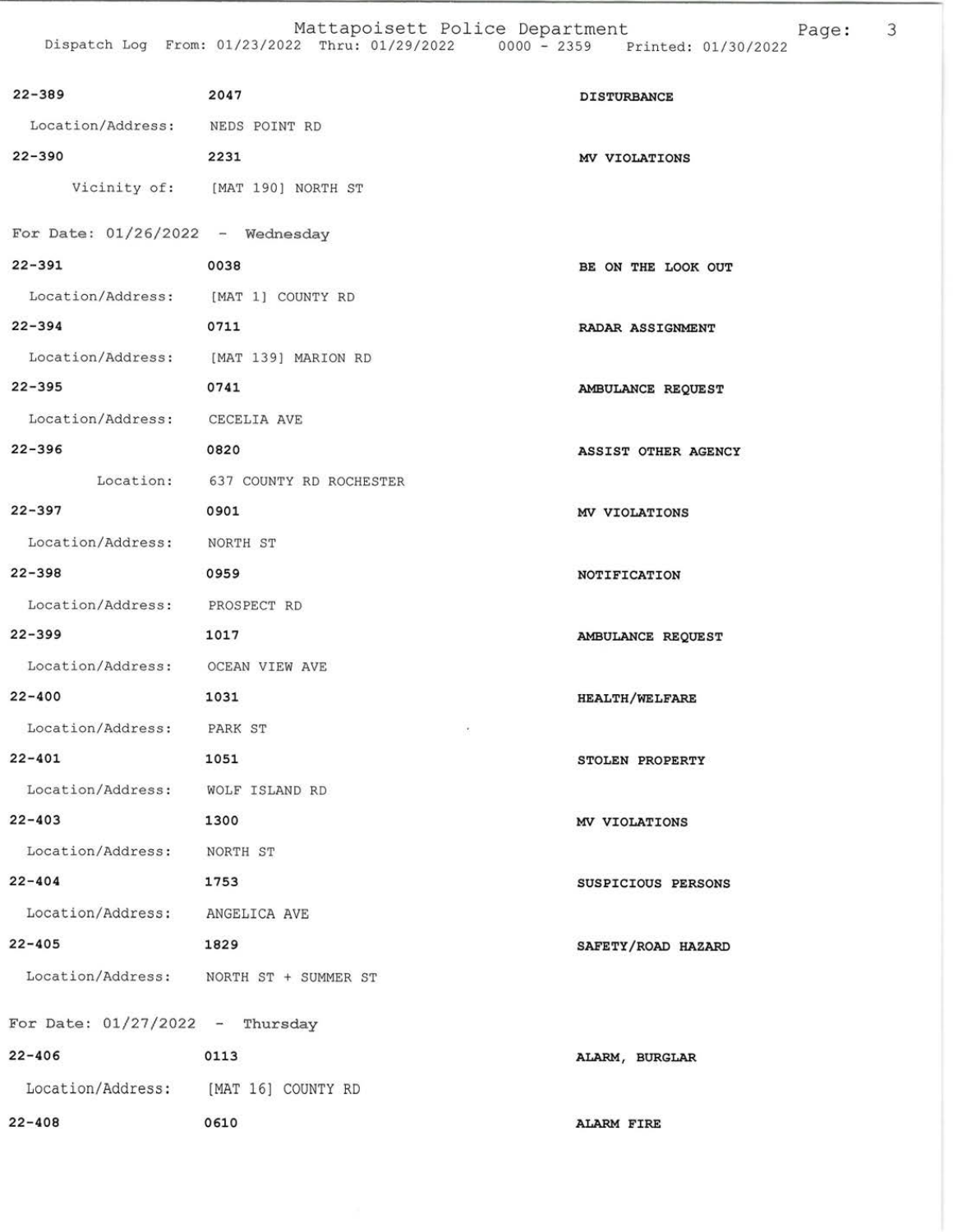|                                                |  | Mattapoisett Police Department |               |  |                     | Page |
|------------------------------------------------|--|--------------------------------|---------------|--|---------------------|------|
| Dispatch Log From: 01/23/2022 Thru: 01/29/2022 |  |                                | $0000 - 2359$ |  | Printed: 01/30/2022 |      |

| Location/Address: BEACH ST            |                                           |                         |
|---------------------------------------|-------------------------------------------|-------------------------|
| $22 - 409$<br>0704                    |                                           | <b>RADAR ASSIGNMENT</b> |
|                                       | Location/Address: [MAT 139] MARION RD     |                         |
| $22 - 410$                            | 0833                                      | AMBULANCE REQUEST       |
| Location/Address: CHURCH ST           |                                           |                         |
| $22 - 411$                            | 1041                                      | <b>ALARM FIRE</b>       |
|                                       | Location/Address: [MAT 74] FAIRHAVEN RD   |                         |
| $22 - 412$                            | 1307                                      | MV VIOLATIONS           |
|                                       | Location/Address: COUNTY RD + CHURCH ST   |                         |
| $22 - 413$                            | 1332                                      | <b>GENERAL SERVICE</b>  |
| Location/Address: [MAT 1] COUNTY RD   |                                           |                         |
| $22 - 414$                            | 1818                                      | BE ON THE LOOK OUT      |
| Location: HALIFAX PD                  |                                           |                         |
| $22 - 415$                            | 1840                                      | 911 CALL                |
| Location/Address: AUCOOT RD           |                                           |                         |
| $22 - 416$                            | 1858                                      | MV VIOLATIONS           |
|                                       | Location/Address: [MAT 270] NEDS POINT RD |                         |
| $22 - 417$                            | 1908                                      | SAFETY/ROAD HAZARD      |
|                                       | Location/Address: [MAT 74] FAIRHAVEN RD   |                         |
| $22 - 418$                            | 1928                                      | MV VIOLATIONS           |
|                                       | Location/Address: NORTH ST + HAMMOND ST   |                         |
| For Date: $01/28/2022 -$ Friday       |                                           |                         |
| $22 - 420$                            | 0140                                      | <b>BUILDING CHECK</b>   |
|                                       | Location/Address: [MAT 79] FAIRHAVEN RD   |                         |
| $22 - 422$                            | 0611                                      | MV VIOLATIONS           |
|                                       | Location/Address: COUNTY RD + PEARL ST    |                         |
| $22 - 424$                            | 0639                                      | ASSIST CITIZEN          |
| Location/Address: MARION RD           |                                           |                         |
| $22 - 425$                            | 0653                                      | <b>RADAR ASSIGNMENT</b> |
| Location/Address: [MAT 139] MARION RD |                                           |                         |
| $22 - 426$                            | 0858                                      | ALARM MEDICAL           |
| Location/Address: [MAT 16] COUNTY RD  |                                           |                         |
| $22 - 427$                            | 1029                                      | <b>HEALTH/WELFARE</b>   |
| Location/Address: PARK ST             |                                           |                         |
|                                       |                                           |                         |

 $ge: 4$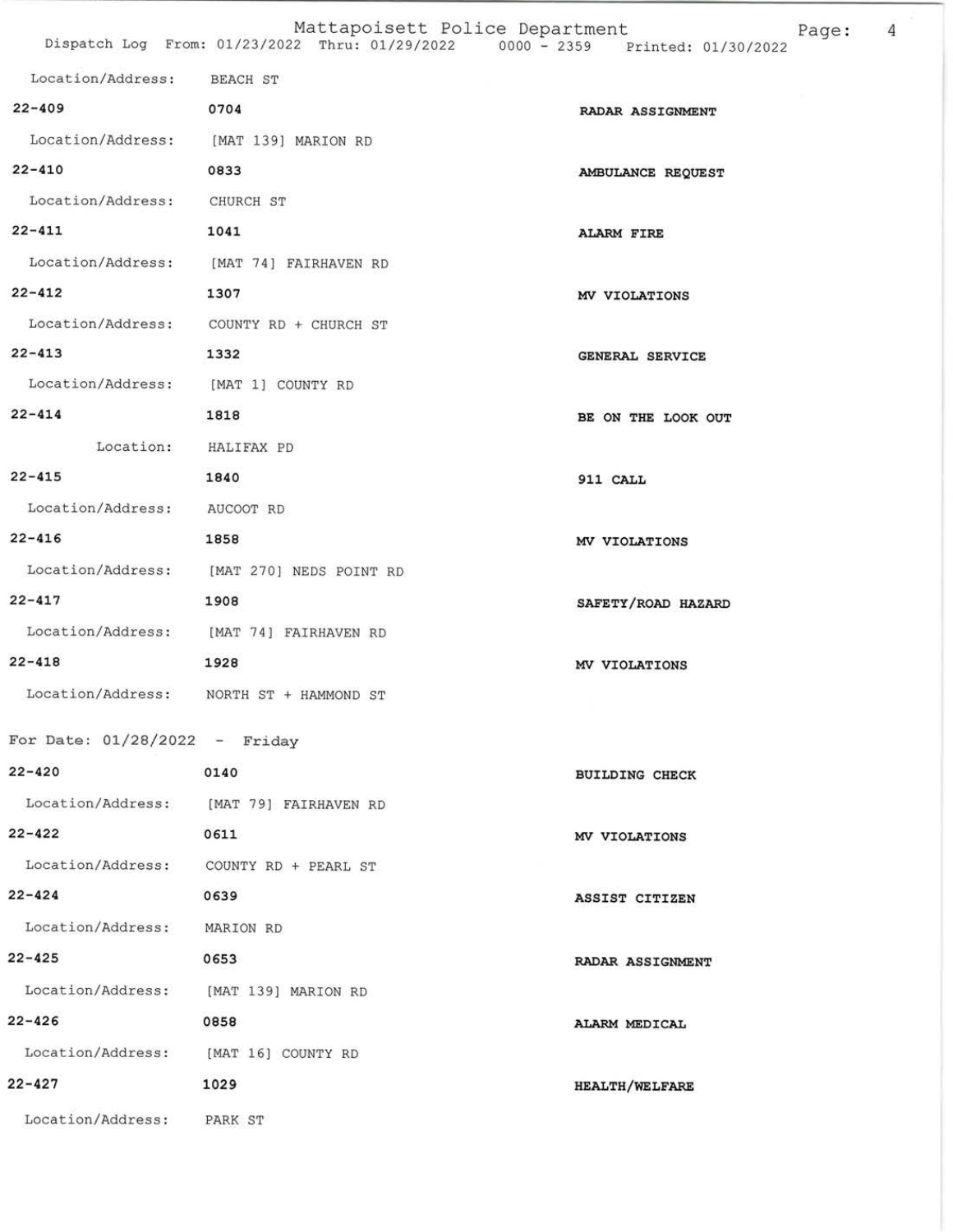Mattapoisett Police Department<br>Dispatch Log From: 01/23/2022 Thru: 01/29/2022 0000 - 2359 Printed: 01/30/2022 Page: 5

| $22 - 429$                          | 1204                                       | <b>HEALTH/WELFARE</b>        |
|-------------------------------------|--------------------------------------------|------------------------------|
| Location/Address: CANNON ST         |                                            |                              |
| $22 - 430$                          | 1417                                       | LARCENY /FORGERY/ FRAUD      |
| Location/Address: [MAT 1] COUNTY RD |                                            |                              |
| $22 - 431$                          | 1459                                       | UNWANTED PERSON              |
| Location/Address: BAY CLUB DR       |                                            |                              |
| $22 - 432$                          | 1530                                       | ALARM, BURGLAR               |
| Location/Address: ACUSHNET RD       |                                            |                              |
| $22 - 433$                          | 1542                                       | <b>HEALTH/WELFARE</b>        |
| Location/Address: LAURA LN          |                                            |                              |
| $22 - 434$                          | 1727                                       | MV - LOCKOUT                 |
|                                     | Location/Address: [MAT 139] MARION RD      |                              |
| $22 - 435$                          | 1824                                       | GENERAL SERVICE              |
| Location/Address: [NEB 1] TRURO ST  |                                            |                              |
| $22 - 436$                          | 1857                                       | MV VIOLATIONS                |
|                                     | Location/Address: MARION RD + JANE LN      |                              |
| $22 - 437$                          | 1923                                       | ALARM, BURGLAR               |
| Location/Address: CROOK'S WAY       |                                            |                              |
| $22 - 438$                          | 1958                                       | MV VIOLATIONS                |
| Location/Address: [MAT 3] COUNTY RD |                                            |                              |
| $22 - 439$                          | 2106                                       | MV GENERAL                   |
| Location/Address: I195 WEST         |                                            |                              |
| For Date: $01/29/2022 -$ Saturday   |                                            |                              |
| $22 - 440$                          | 0058                                       | MV CRASH                     |
|                                     | Location/Address: ACUSHNET RD + TINKHAM LN |                              |
| $22 - 441$                          | 0730                                       | ALARM, BURGLAR               |
| Location/Address: INDUSTRIAL DR     |                                            |                              |
| $22 - 442$                          | 0826                                       | SAFETY/ROAD HAZARD TREE/WIRE |
| Vicinity of: LONG PLAIN RD          |                                            |                              |
| $22 - 443$                          | 0827                                       | <b>ALARM FIRE</b>            |
|                                     | Location/Address: [MAT 288] FAIRHAVEN RD   |                              |
| $22 - 444$                          | 0859                                       | SAFETY/ROAD HAZARD           |
| Location/Address: HAWTHORNE ST      |                                            |                              |
| $22 - 445$                          | 0908                                       | ASSIST CITIZEN               |